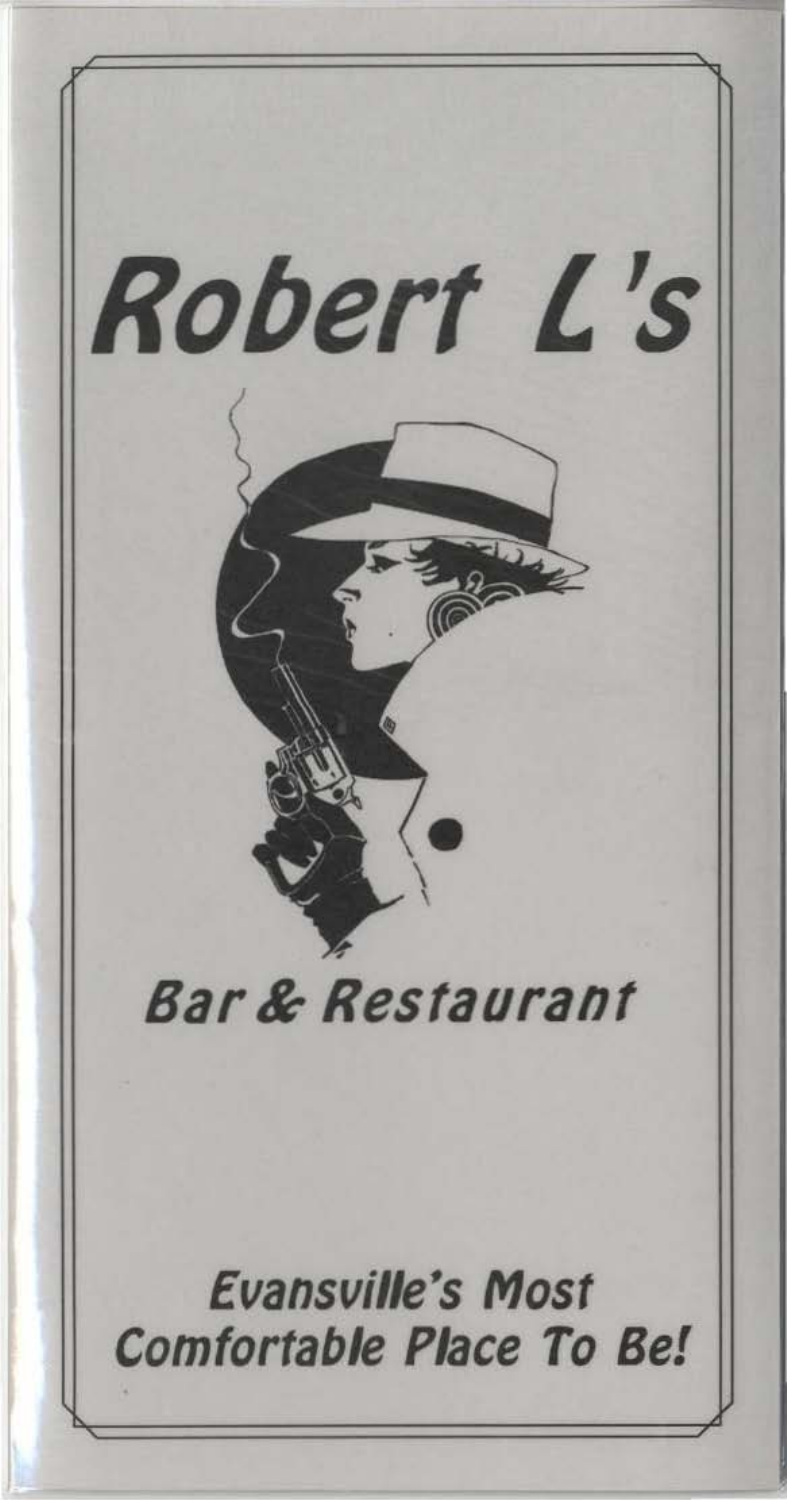# **APPETIZERS**

# **BREADED MUSHROOMS**

Fresh and tender mushrooms dipped in our own homemade breading and "piled" high' for a crispy and tasty start to any meal. \$3.95

## **BUFFALO WINGS**

Fresh, white chicken topped with our own special sauce and served with a side order of celery and blue cheese. \$4,50

# **MOZZARELLA CHEESESTICKS**

Fine tasty cheesesticks served a crisp. light brown with our own marinara sauce. \$3.95

### **ONION RINGS**

A huge serving of crispy beer battered onion rings 'piled high' on your plate. A delicious start to any outing. \$3.50

# **POTATO SKINS**

Made in our kitchen from scooped out baked potatoes and baked with a cheddar cheese covering and a topping of REAL bacon bits and served with sour cream<br>on the side. Whole Order \$4.25 Half Order \$2.95

# **CHICKEN STRIPS**

A thin sliced chicken breast, lightly coated with our own breading and served with the sauce of your choice. \$4.25

# **SALADS**

## **FRESH GARDEN SALAD**

A healthy ten inch (10') plate loaded with fresh tomatoes, onlons, tender mushrooms, crispy green peppers, carrots, cheese and chilled cucumbers served on a bed of crisp lettuce. \$3.95

# **GARDEN SALAD WITH CHICKEN**

You get a charbroiled, fresh chicken breast thinly sliced to top our Fresh Garden Salad for only \$1.95 more. What a healthy choice.

## CHEF SALAD

We take one of our specially prepared Fresh Garden Salads and top It with boiled egg slices and generous portions of harn and turkey. \$4.95

# **CAESAR SALAD**

A generous plate of crisp romaine lettuce tossed with croutons and sprinkled with Parmesan cheese and topped with Caesar dressing. \$3.95

# **CHICKEN CAESAR SALAD**

Add a thin sliced grilled chicken breast for \$1.95.

# **SOUPS**

## SOUP OF THE DAY

All of our daily soup offerings are prepared not from a can, but homemade in our kitchen from the freshest ingredients. Try a bowl for \$2.50 or a cup for \$1.75.

### **CHILI**

Prepared homemade in our kitchen with the best ingredients and jam packed with beans and generous portions of fresh beef. Try a bowl for \$2.50 or a cup for \$1.75.

Robert L's offers tasty side orders daily of french fries, a side salad, homemade cole slaw, fresh cottage cheese, fried potatoes for only \$1.50. Baked potatoes are served with your choice of butter or sour cream for \$1,75. Additional toppings may be added for .30 each.

# **SANDWICH BASKETS**

# **REUBEN**

Thin sliced & tasty corned beef served on lite rye bread with Swiss cheese and sauerkraut \$3.95

## **BREADED TENDERLOIN**

A huge, tasty choice of pork dipped in our homemade breading! This will definitely fill you up. \$4.75

### **GRILLED TENDERLOIN**

A tender selection of plump pork grilled to seal in the juices. \$4.75

### **FRIED GERMAN BOLOGNA** A thick sliced selection of German bologna charbroiled and served on a toasted bun. \$3,75

**GRILLED OR BREADED CHICKEN BREAST** A succulent charbroiled chicken breast or lightly battered and fried. \$4.50

### HAMBURGER

Our thick, julicy hamburger charbroiled to seal in the taste and served on a toasted bun. \$3.95

# **FISH SANDWICH**

A breaded choice selection of cod served with a side of zesty tartar sauce. \$3.75

### **CHICKEN SALAD**

Our homemade sandwich is prepared in our kitchen with a generous portion of chicken and splcy ingredients served on a Hoagle bun with lettuce. \$3.95

## **HOT HAM & CHEESE**

This tender ham, sliced thin and stacked on a toasted French bun with melted Swiss and a slice of tomato and lettuce will warm your insides. \$4.50

# **JUMBO HOT DOG**

This All-American favorite is chargrilled and served on a bun with your choice of ketchup, mustard, relish or onions. \$2.95 Add sauerkraut, cheese, or chill for 25 each item or simply ask for all of the above. \$3.50

## **ITALIAN BEEF**

Tender, julcy, thin-sliced roast beef served on a toasted French bun with pepperoncinis and pickles on the side. \$5.25

ALL OF OUR DELICIOUS SANDWICHES COME WITH A GENEROUS ORDER OF OUR GOLD-EN BROWN FRENCH FRIES AND WITH THE GARNISHMENTS OF YOUR CHOICE. ADD SWISS, CHEDDAR, OR AMERICAN CHEESE FOR .50.

# **PASTA**



A grilled chicken breast sliced on a tasty bed of bow tie pasta and topped with our own homemade marinara sauce. What a healthy offering for \$8.95.

# **FETTUCCINI ALFREDO**

**CHICKEN MARINARA** 

A tender bed of pasta tossed in our own homemade Alfredo sauce, then sprinkled with parmesan, \$7.95

# **PASTA PRIMAVERA**

A generous portion of fettuccini tossed with a fresh, healthy medley of vegetables. \$8.95

You may add Grilled Chicken Breast for \$1.95.

All of our special Entrees come with a dinner salad containing a healthy mix of fresh vegetables with your favorite dressing, and your choice of golden french fries or a baked potato with butter or sour cream. (Additional toppings are available for .30 each)

**RIBEYE STEAK** 

**FILET** 

**CHOPPED STEAK** 

**TOP SIRLOIN** 

**SHRIMP KABOB** 

**GRILLED SALMON** 

**CHICKEN STRIPS** 

**SOFT DR COFFEE BOTTLED** 

# **ENTREES**

A thick 10 oz. hand cut ribeye grilled at a searing heat to preserve all the flavor. \$11.95

An 8 oz. bacon wrapped cut of the choicest steak and grilled to your liking. \$14.95

A lean 10 oz. portion of fresh ground steak prepared to your perfection on our charbroiler. \$8.95 Grilled onions or sauteed mushrooms may be added for only .99 each.

10 oz. prime cut of Supreme Angus Beef grilled to perfection. \$11.95

Two packed skewers of tender shrimp charbroiled to perfection. \$11.95

A fresh, tender salmon filet marinated for extra taste and charbrolled to mouth watering perfection. MARKET PRICE

### **CATFISH FIDDLERS**

Two farm raised fresh fiddlers in our own homemade breading and served crisp and tasty. These will melt in your mouth and ARE OUR SPECIALTY. \$8.95

### **CHARBROILED CHICKEN BREAST**

A tender boneless chicken breast for a healthy alternative. \$10.95

A grilled chicken breast thinly sliced and lightly breaded and served golden brown with your choice of sauce. \$7.25.





We offer several mouth watering cheesecakes and other delicious desserts. Please ask your server about our daily dessert specials.

# **BEVERAGES**

| WATER \$1.25 |  |  |  |  |  |  |  |  |  |  |  |
|--------------|--|--|--|--|--|--|--|--|--|--|--|